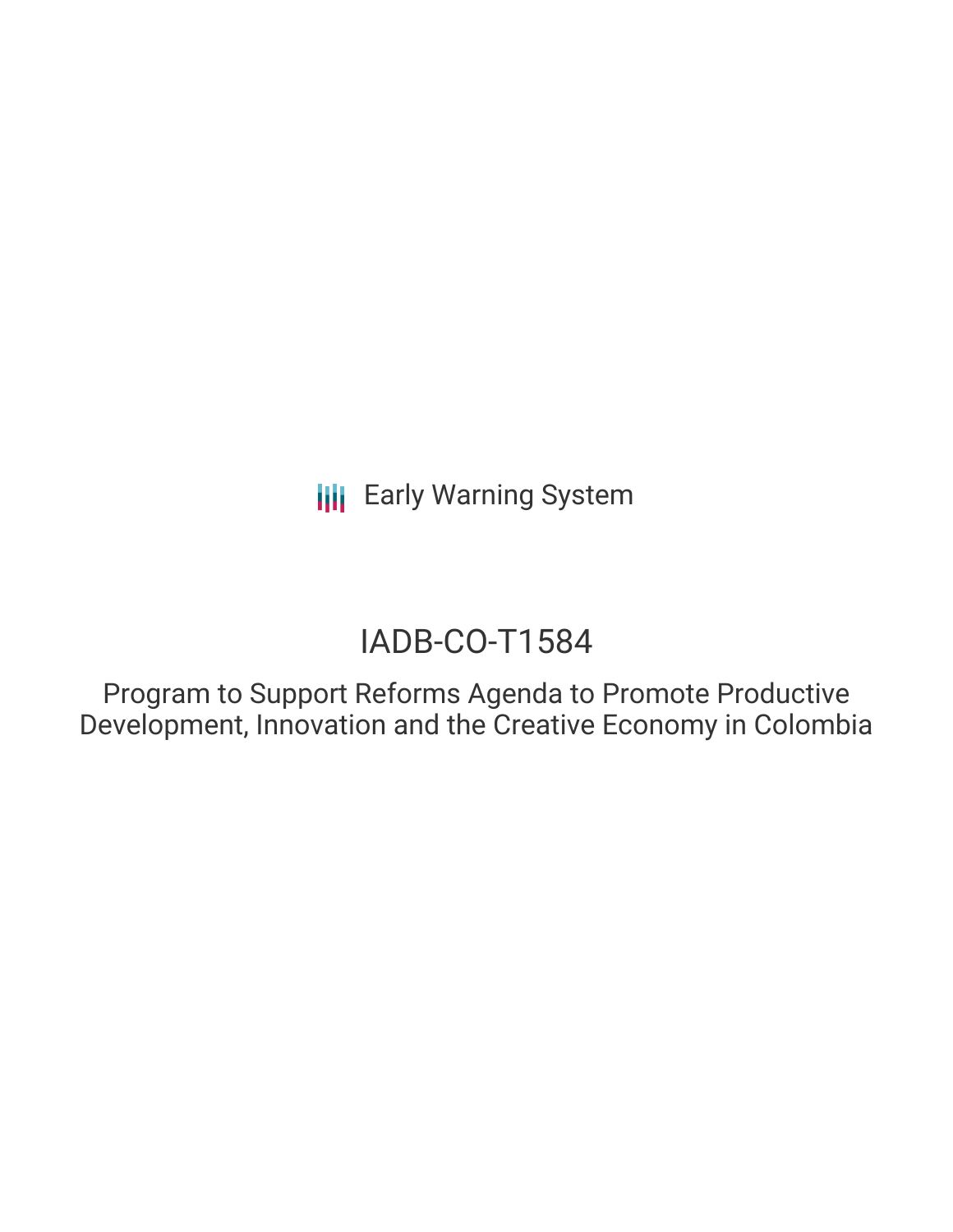

### Early Warning System Program to Support Reforms Agenda to Promote Productive Development, Innovation and the

Creative Economy in Colombia

### **Quick Facts**

| Colombia                                  |
|-------------------------------------------|
| Inter-American Development Bank (IADB)    |
| Approved                                  |
| U                                         |
| Government of Colombia                    |
| Law and Government, Technical Cooperation |
| Grant                                     |
| \$0.28 million                            |
|                                           |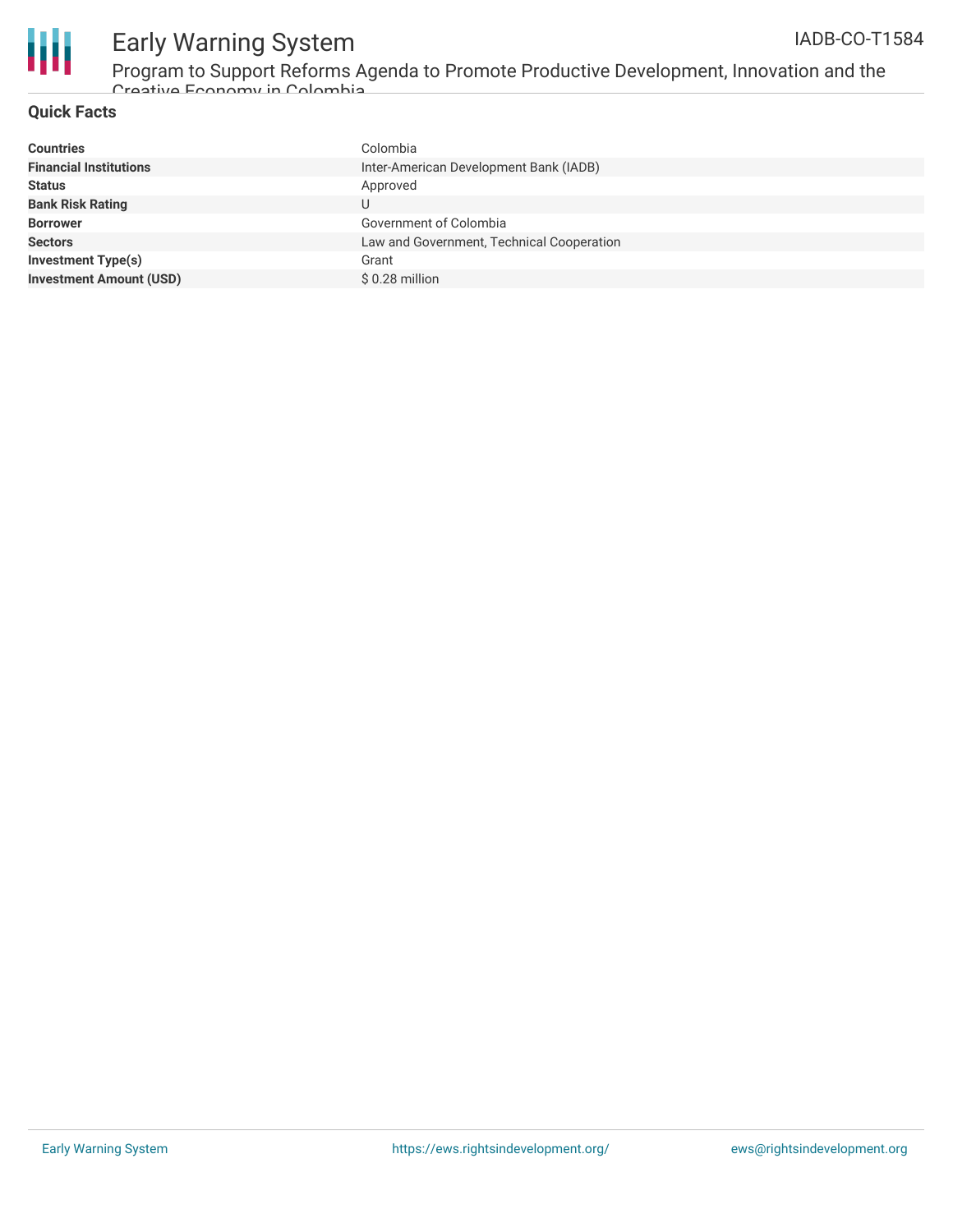

### Early Warning System Program to Support Reforms Agenda to Promote Productive Development, Innovation and the IADB-CO-T1584

Creative Economy in Colombia

### **Project Description**

Support the development of a series of policy reforms aligned with operation CO-L1254 necessary to fulfill its objectives of (i) strengthening the institutional framework and public policies that drive innovation, productivity at the business level and entrepreneurship; and (ii) provide an institutional and regulatory framework favorable to the development of the creative economy.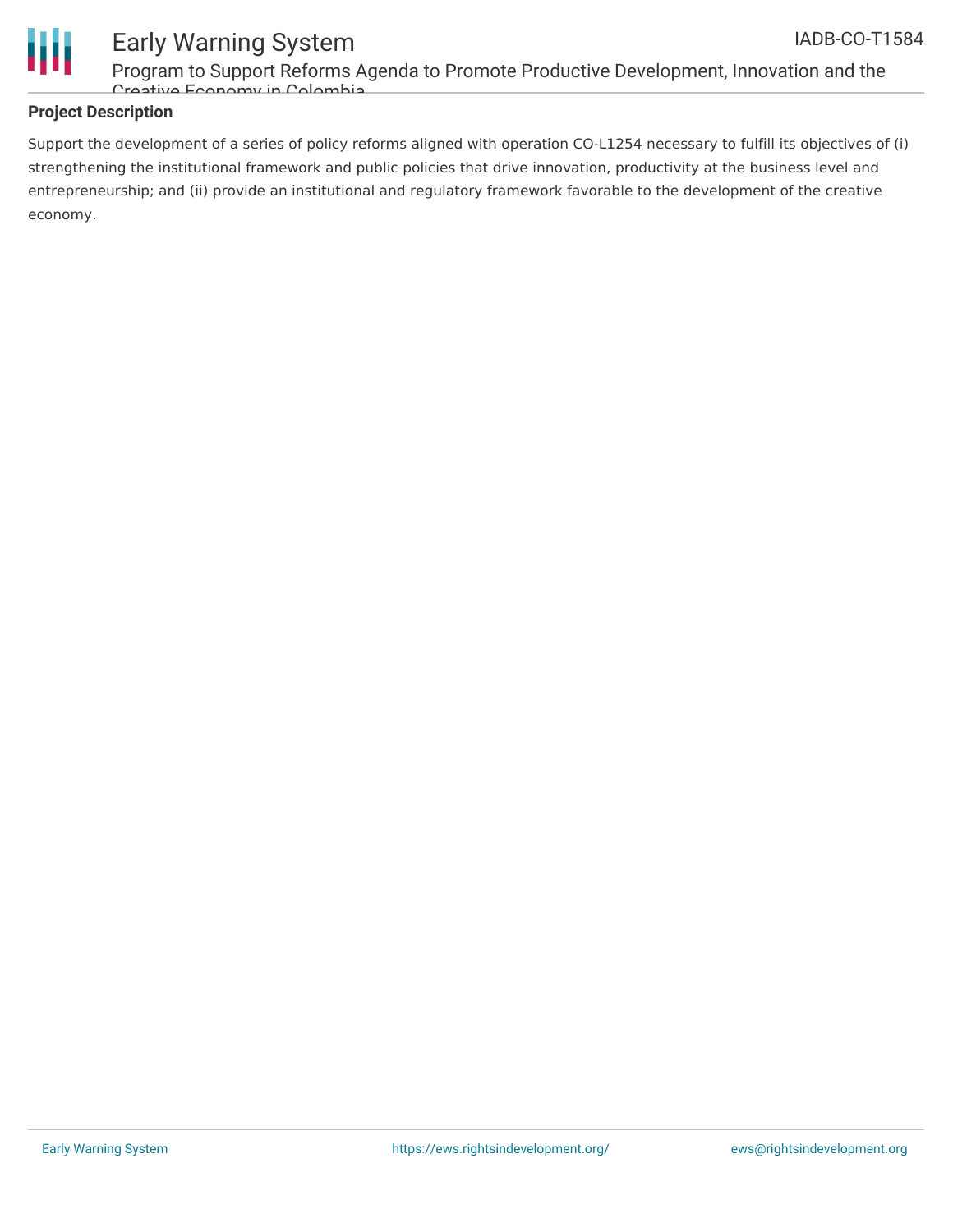

## Early Warning System

Program to Support Reforms Agenda to Promote Productive Development, Innovation and the Creative Economy in Colombia

### **Investment Description**

• Inter-American Development Bank (IADB)